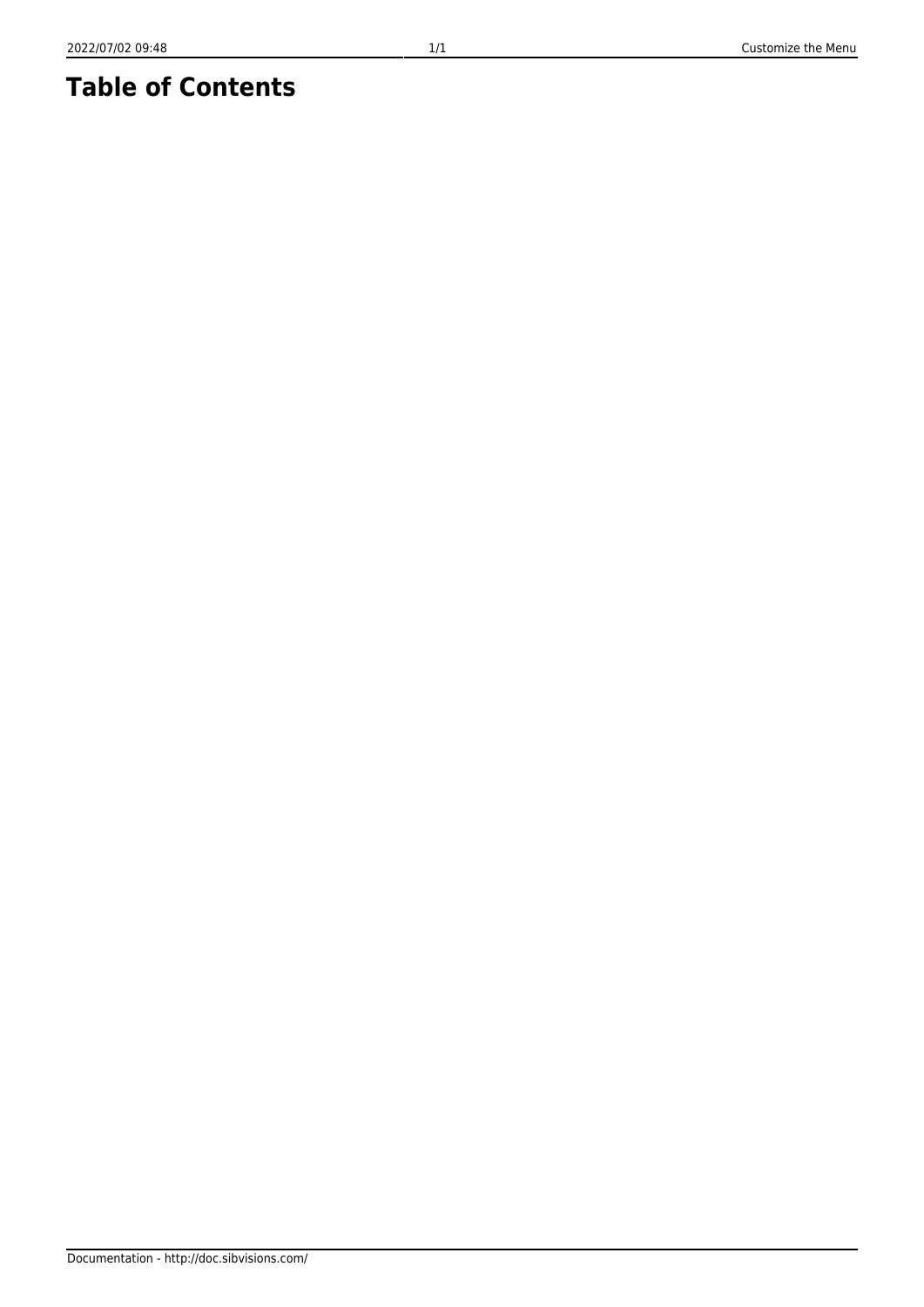Customization of the standard application frame is already described [here.](http://doc.sibvisions.com/vaadin/customize_application) But the menu can also be customized without extending the application itself. The menu has some features which aren't available without extending it.

Let's change the menu a little bit:

- Remove the SAVE and RELOAD buttons
- Add a custom button to the button area
- Completely remove the button area

Before you can use your own menu implementatiom, set the [application parameter](http://doc.sibvisions.com/jvx/client/gui/application_parameters): **Application.Menu.corporation.classname** to the full qualified class name of your menu implementation, e.g.

```
<servlet>
   <servlet-name>VaadinUI</servlet-name>
   <servlet-class>com.sibvisions.rad.ui.vaadin.server.VaadinServlet</servlet-
class>
   ...
  \leqinit-param> <param-name>Application.Menu.corporation.classname</param-name>
     <param-value>com.sibvisions.apps.vaadin.CustomCorporationMenu</param-
value>
   </init-param>
   ...
</servlet>
```
It's super easy to remove some buttons:

```
public class CustomCorporationMenu extends WebMenuCorporation
{
     public CustomCorporationMenu(IApplication pApplication)
     {
         super(pApplication);
 }
     @Override
     protected void configureMenu()
    \mathbf{f} super.configureMenu();
         removeItem(EDIT_SAVE);
        removeItem(EDIT_RELOAD);
     }
}
```
To add a custom button, you need a little bit more code, because the button should be visible if authenticated only: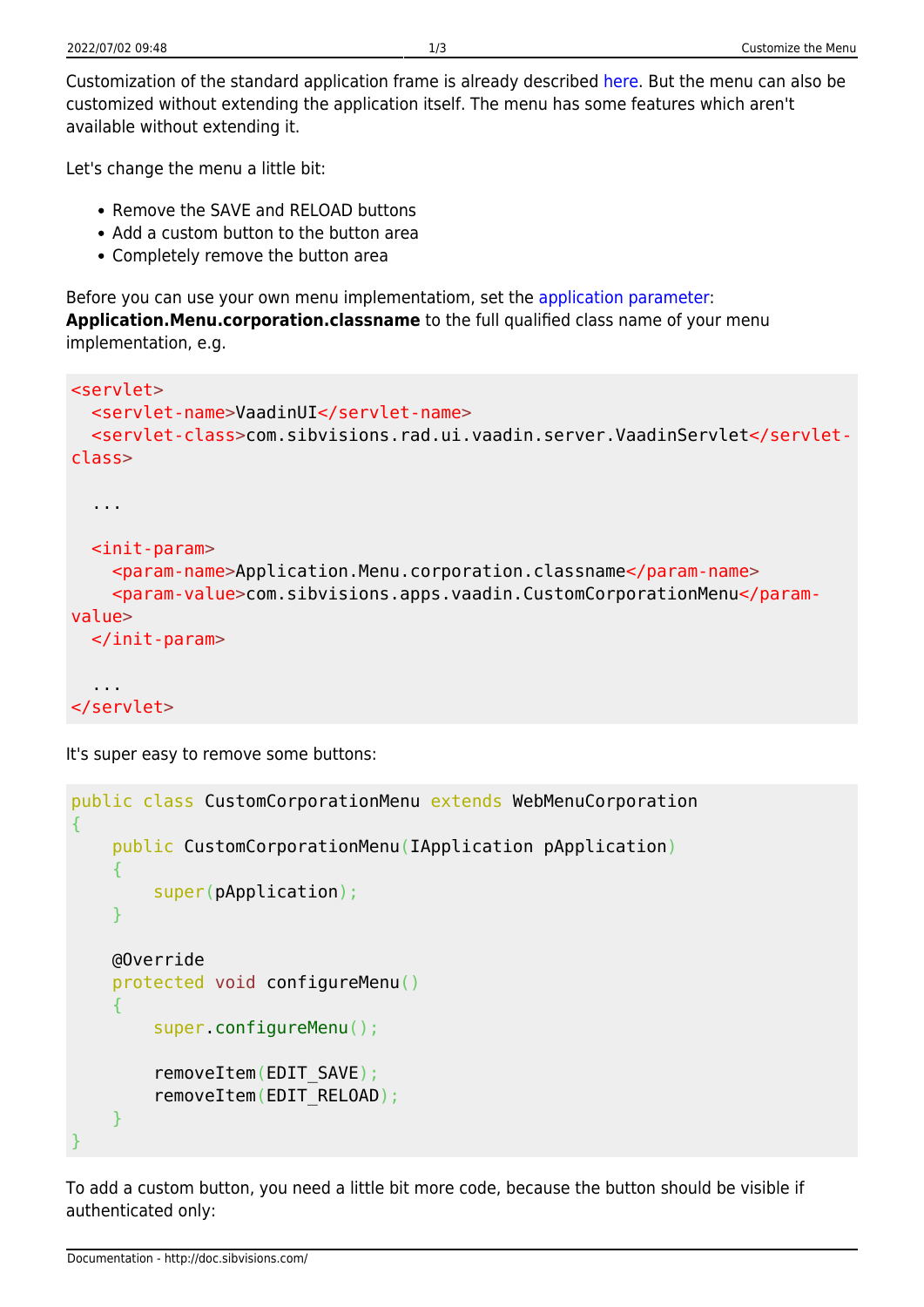```
public class CustomCorporationMenu extends WebMenuCorporation
{
    String OPTION CLOSEALL = "Option/CloseAll";
     private UIButton butCloseAll;
     public CustomCorporationMenu(IApplication pApplication)
     {
         super(pApplication);
     }
     @Override
     protected void addMenuAreaButtons(IContainer pArea)
\overline{\phantom{a}}butClosed1 = new UIButton()butCloseAll.setImage(UIImage.getImage(IFontAwesome.ARROW CIRCLE LEFT SMALL))
;
         //same style as all other buttons
         Style.addStyleNames(butCloseAll, "topbutton", "topcloseall");
         //ADDs the CloseAll Button before all other buttons!
         pArea.add(butCloseAll);
         super.addMenuAreaButtons(pArea);
     }
     @Override
     protected void putComponents()
     {
         super.putComponents();
        put(OPTION CLOSEALL, butCloseAll);
     }
     @Override
     public void createStandardMenu()
    \{ super.createStandardMenu();
         setItemVisible(OPTION_CLOSEALL, false);
     }
     @Override
     public void doAfterLogin(RemoteApplication pApplication)
     {
         super.doAfterLogin(pApplication);
         setItemVisible(OPTION_CLOSEALL, true);
     }
}
```